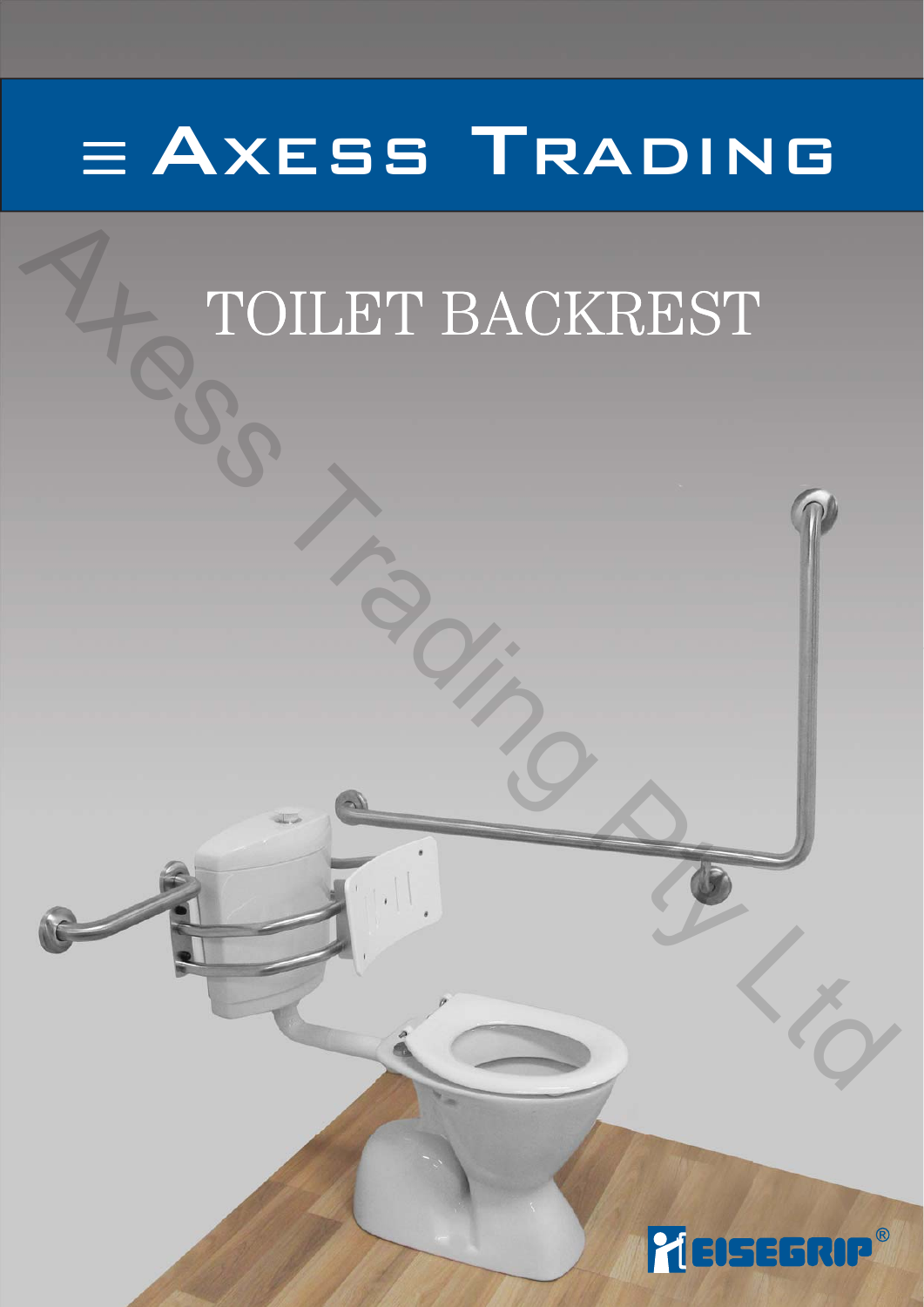The Eisegrip® accessible toilet backrest is a premium Australian made product designed to satisfy all the requirements of Australian Standard 1428.1-2009 (Design for Access and Mobility) and the access provisions of the Building Code of Australia 2011.

Each backrest package includes an installation diagram highlighting critical measurements with compliance to AS1428.1-2009.

Successful results will depend on carefully engineered walls, allowing for adequate blocking within the walls for the fitting of toilet backrests and grab rails.



WC back support gets the green light.

# Specifications

| PART NO.       |  |  |  |
|----------------|--|--|--|
| <b>EGR 800</b> |  |  |  |

ORIENTATION COMPLIANCE As Shown AS1428.1-2009 Amdt 1-2010





## Features

- This accessible design allows disabled people full wheel chair access to the toilet compartment circulation space in accordance with AS1428.1-2009.
- Suitable for Left-hand or Right-hand transfer.
- Backrest moulding is fully washable for long term service.
- The curved shape and solid mounting provides a comfortable and dignified environment for the user.
- Electro polished stainless steel structure for long term service
- Can be used for toilets that have wall mounted cisterns as well as in-wall mounted cisterns where grab rails have to be installed behind the toilet pan.
- Each backrest package includes an installation diagram highlighting critical measurements with compliance to AS1428.1-2009.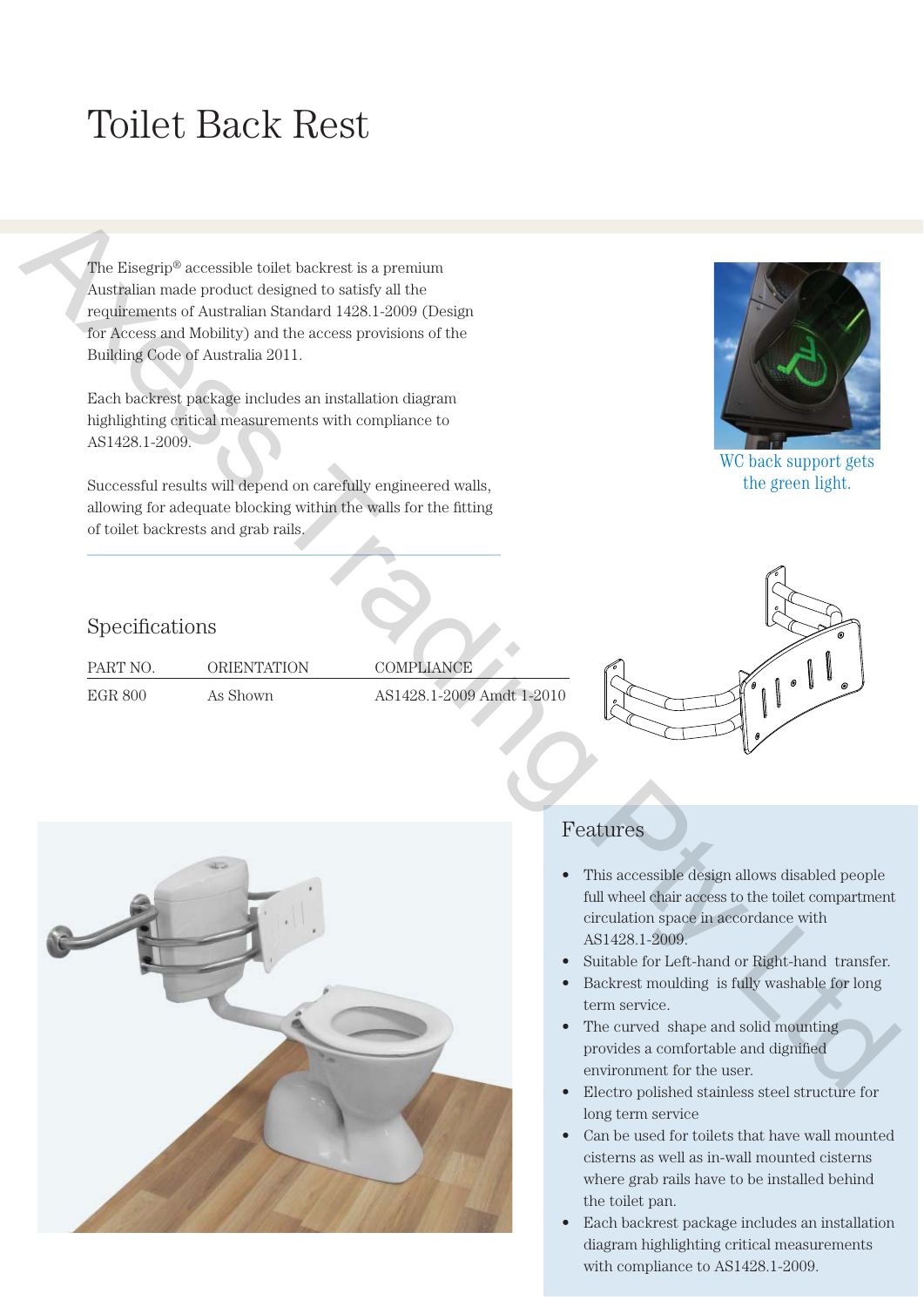



## Technical data is available at www.toiletbackrest.com.au

- Engineers report for pull out forces
- $\bullet$  REVIT model file for architectural modeling
- Laboratory test report
- Cad drawings

# Please phone customer service at 1300 138 086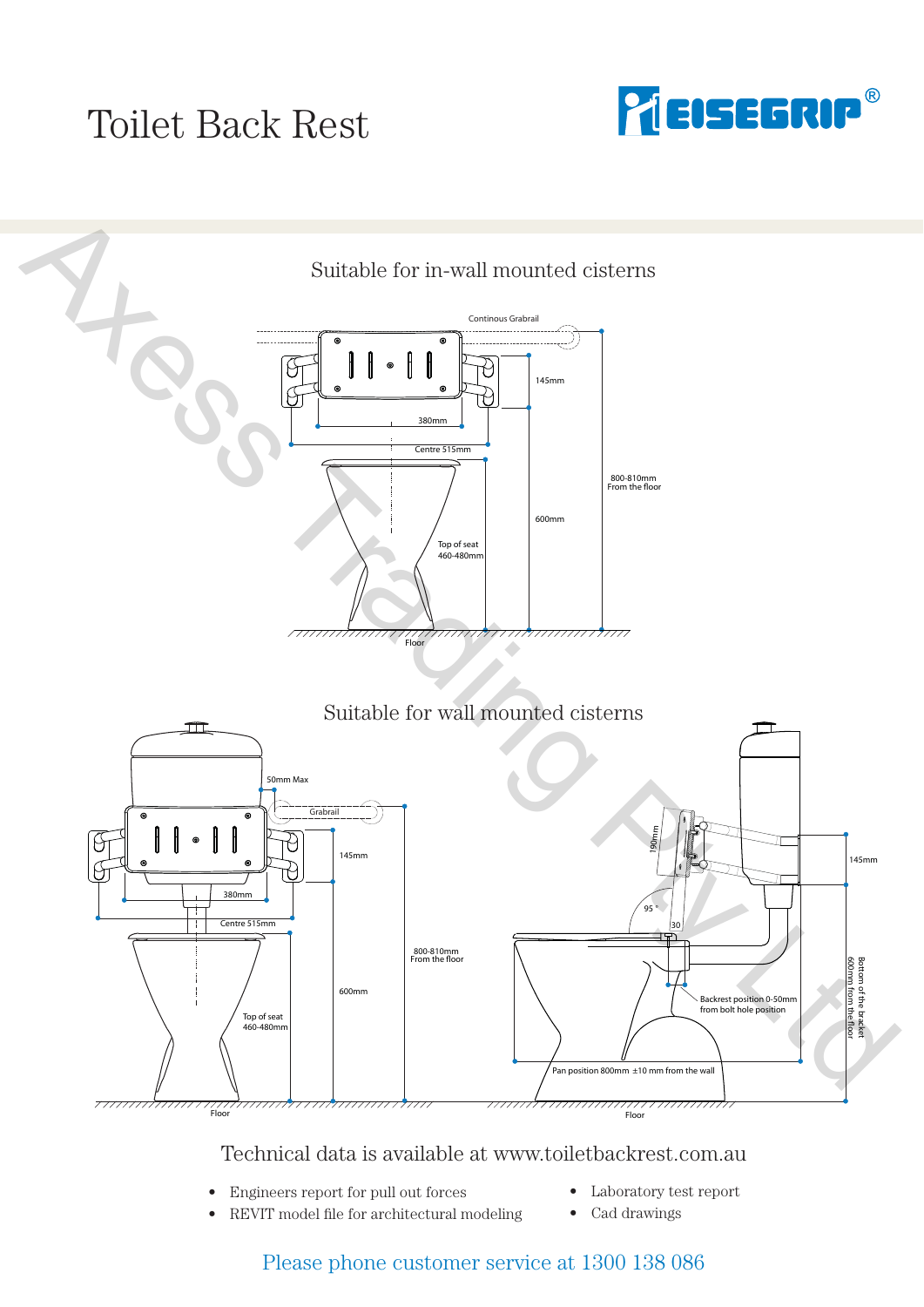Building Code Compliance Guide for EGR800 Backrests.

- It can be a daunting task to understand the the building code and the AS 1428.1-2009. pertinant to accessible facilities.
- The width of the toilet cistern determines the length of the adjacent grabrail and this is often misunderstood , it is therefore that we recommend to use of a CS32450 grabrail for compliance.
- Please see the grabrail installation guide below and note that the measurements do not indicate the position of the fixing flanges but rather the edge of the grab rail itself and it is therefore important to follow the guide for a successful installation.

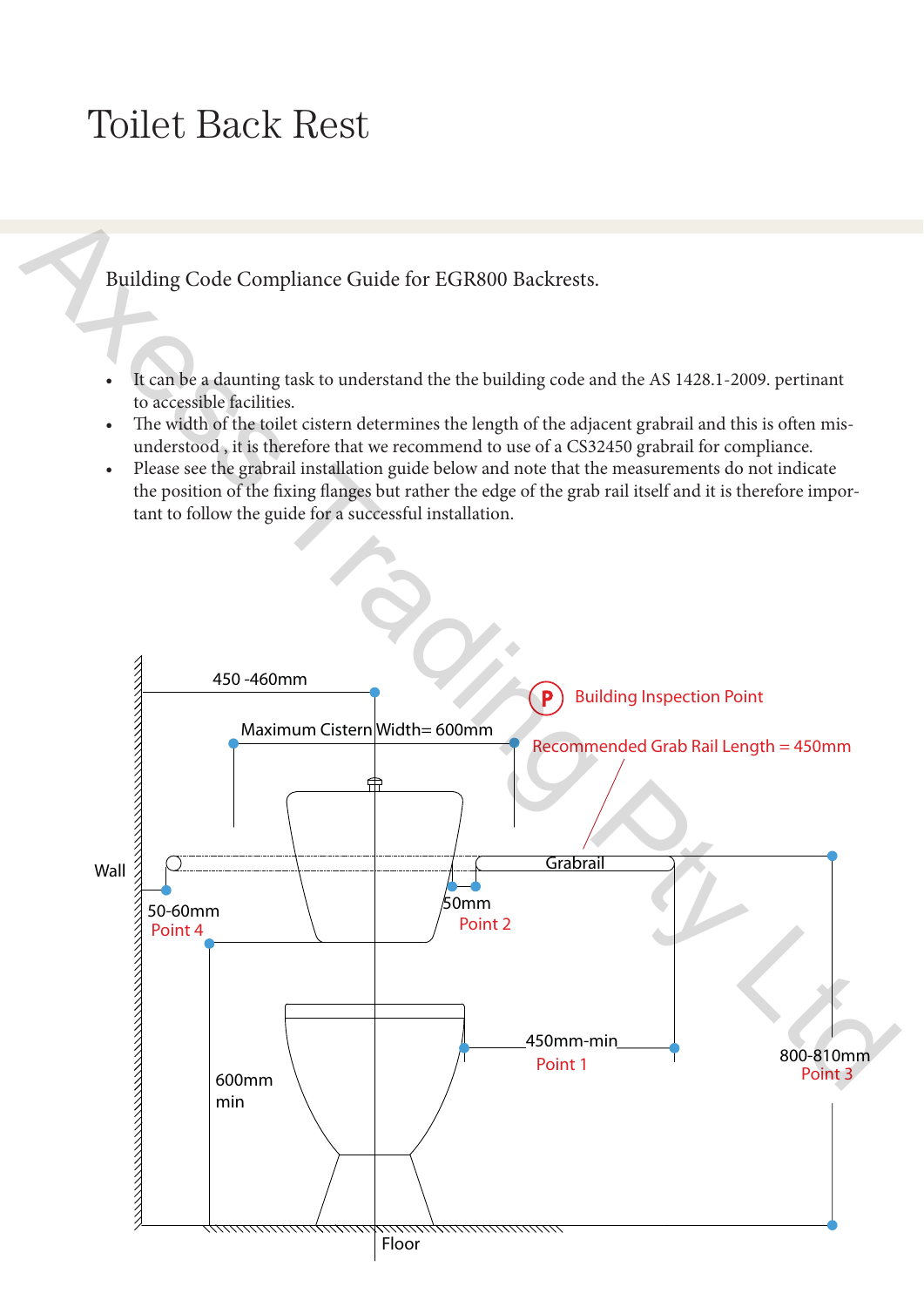



| FARI IVU. | UNIEN TAHUN       | <b>UUMFLIANUL</b>         |
|-----------|-------------------|---------------------------|
| EGR 750.S | As Shown          | AS1428.1-2009 Amdt 1-2010 |
| EGR 750   | Without Side Rail | AS1428.1-2009 Amdt 1-2010 |

## Features

- This accessible design allows disabled people full wheel chair access to the toilet compartment circulation space in accordance with AS1428.1-2009.
- Suitable for Left-hand or Right-hand transfer.
- Backrest cushion is fully washable .
- Can be used for toilets that have wall mounted cisterns as well as in wall mounted cisterns where grab rails have to be installed behind the toilet pan.
- Each backrest package includes an installation diagram highlighting critical measurements with compliance to AS1428.1-2009.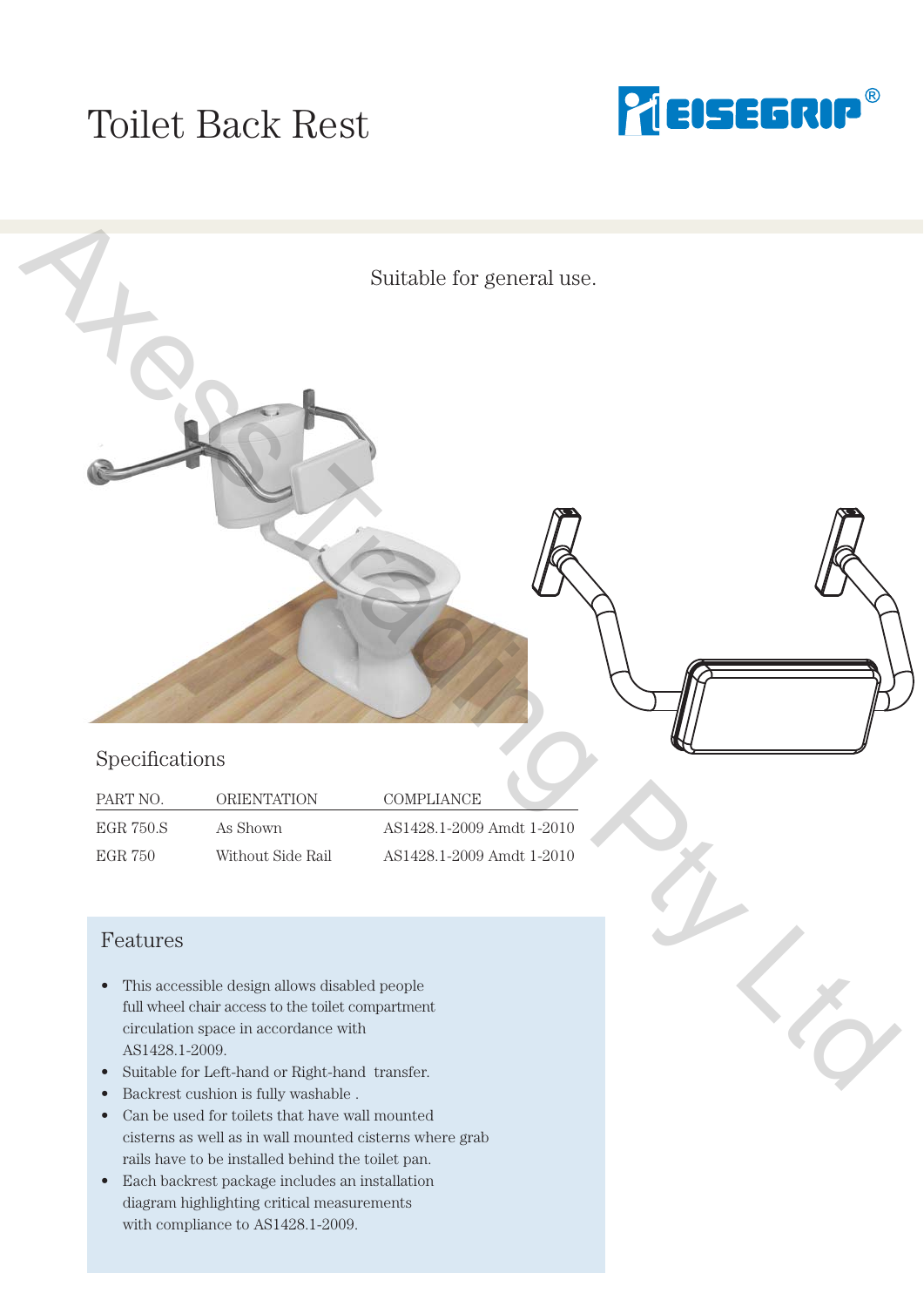